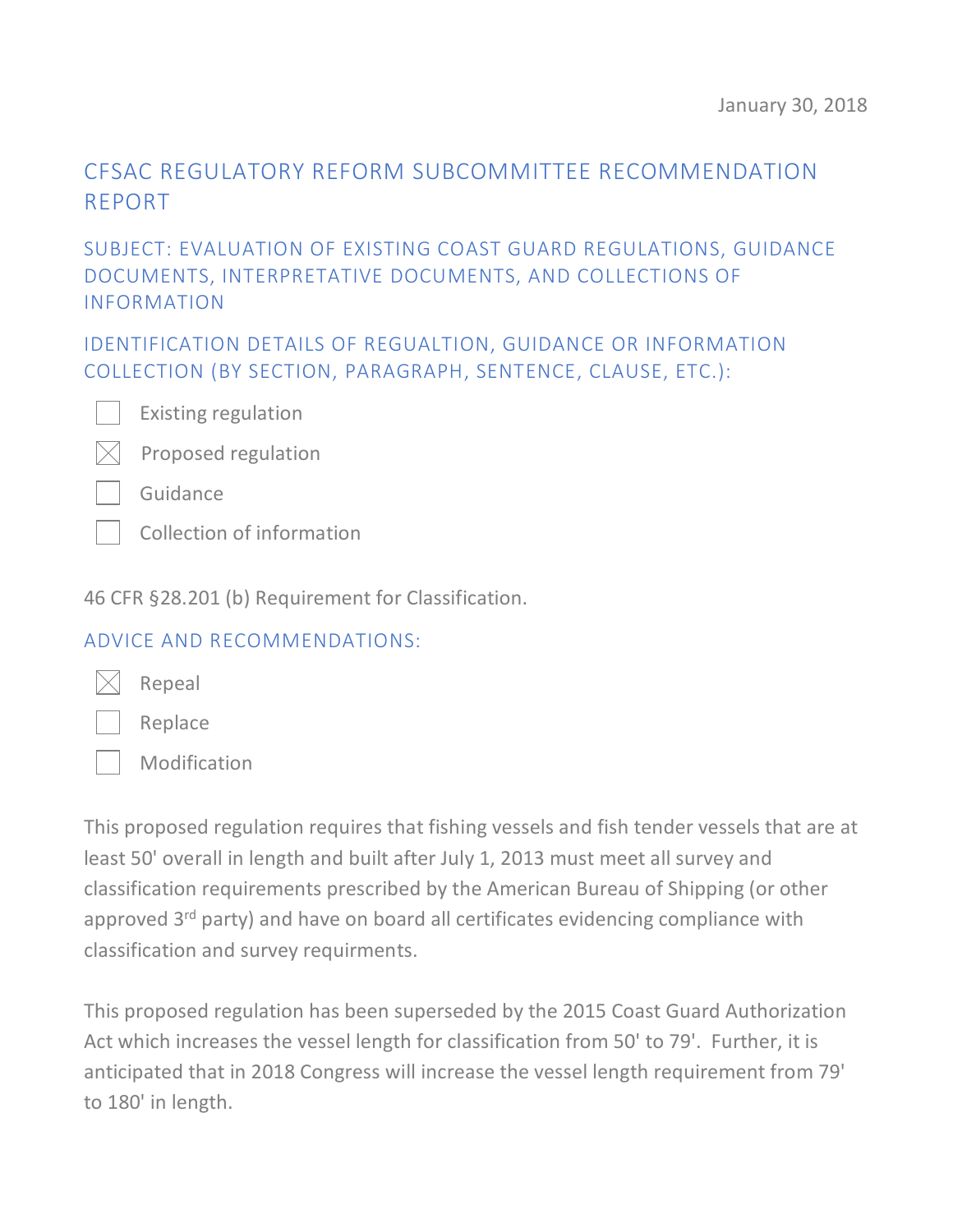## IF MODIFICATION - SPECIFIC RECOMMENDATIONS FOR HOW THE REGUALTION, GUIDANCE, OR INFORMATION COLLECTION SHOULD BE MODIFIED:

N/A

#### HOW AND TO WHAT EXTENT REPEAL, REPLACEMENT OR MODIFICATION WILL REDUCE COSTS OR BURDENS TO INDUSTRY:

Types of costs – mark all that apply



Costs that are outdated or are no longer necessary

Costs which are no longer enforced as written or which are ineffective

Costs tied to reporting or recordkeeping requirements that impose burdens that exceed benefits (explain why the reporting or recordkeeping requirement is overly burdensome, unnecessary, or how it could be modified)

N/A

# THE EXTENT TO WHICH RISKS TO HEALTH OR SAFETY WOULD LIKELY INCREASE:

Classifcation requirements for fishing and fish tender vessels are inhibiting job creation and are making our fisheries less safe. Fishermen are continuing operate very old, inefficient vessels because they cannot afford to build a new vessel that would be constructed to classification standards. Safety benefits expected from new vessels meeting classificaton requirements are not expected to address the most pressing safety issues within the fishing fleets. Fatalites cause by man overboard, deck injuries, and fatalities related to medical conditions will not be addressed by classification. Additionally, for new vessels over 79' in length, issues of hull construction, watertight integrity, vessel stability and maintenance of those items will all be addressed by loadline requirements. Because new vessels over 79' in length will be built to loadline standards, the vast majority of safety issues related to vessel construction can be addressed without classification.

For new fishing and fish tender vessels not built to classification, the sub-committee recommends that 46 USC 4503 (c)(2)(A) be amended as follows: delete "79'" and replace with "(a length to be determined by Congress)."